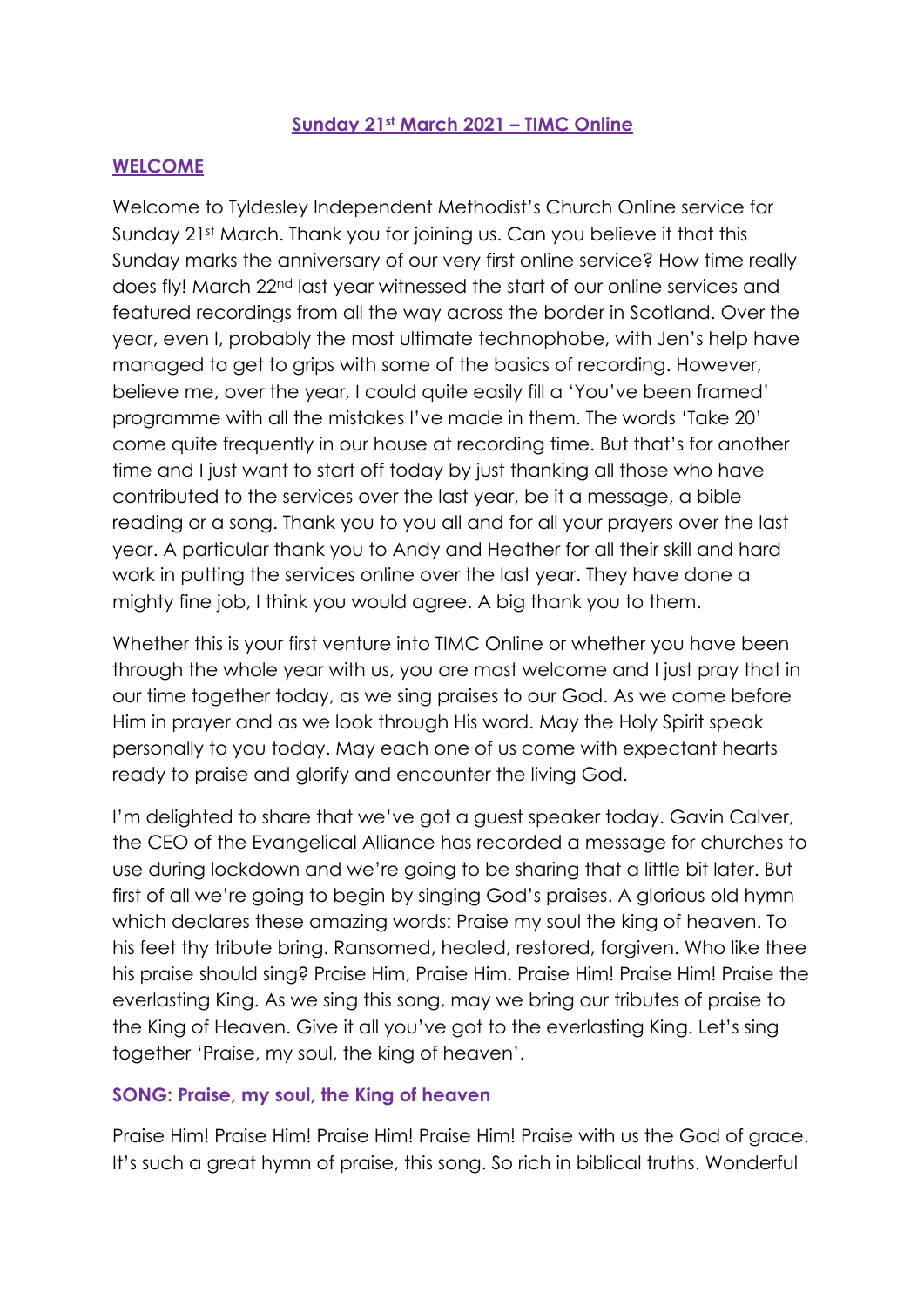words that capture so many of the things that we can praise our God for. That He is the King of heaven. That we are ransomed, healed, restored and forgiven because of what Jesus has done for us on the Cross. We can praise Him for his grace and favour. That He is the same yesterday, today and forever and for His amazing faithfulness to each one of us. For the way He tends and spares us and for the amazing way that He knows us so well. That He rescues us and for the wonder of His mercy. We praise Him - the God of grace. And we are just going to continue praising Him. How great is our God. Sing with me, How great is our God. And all will see how great, how great is our God. Let's sing together 'The splendour of the King'.

# **SONG: The splendour of the King**

Name above all names. You are worthy of all praise. My heart will sing: How great is our God. We're just going to come before the Lord in prayer right now and I just invite you to lift up your prayers of thanksgiving and praise to the living God. Bring your tributes of praise to Him right now in prayer and just lift him high. May He be lifted up in your prayers right now. Give glory to the Alpha and the Omega- the beginning and the end. Lift up the One who has the name above all other names and declare how great he is! I just invite you now in this time to come before him and exalt Him in your prayers. Praise Him for who he is and all that He has done for you and then I'll close this time with a prayer of my own.

## **PRAYER**

Great is the Lord and most worthy of praise. Lord, you are worthy of all our praise. All honour and blessing and power belongs to you. As we humbly come before You- the King of Kings, may You be lifted high. Lord, we thank you for your amazing faithfulness to each one of us and the promises that we have in You. May we stand on those promises. May we honour You in everything that we do and say. For your glory, we ask it. Amen.

We're just going to continue in prayer for a few moments and in this time let's just lift up those people who we have a concern for before the Lord. Be it for healing or for strength or peace for a situation that they are facing right now. Either out loud or in the quiet of your own heart, just lift them up to the Lord right now and then I will say a prayer of my own.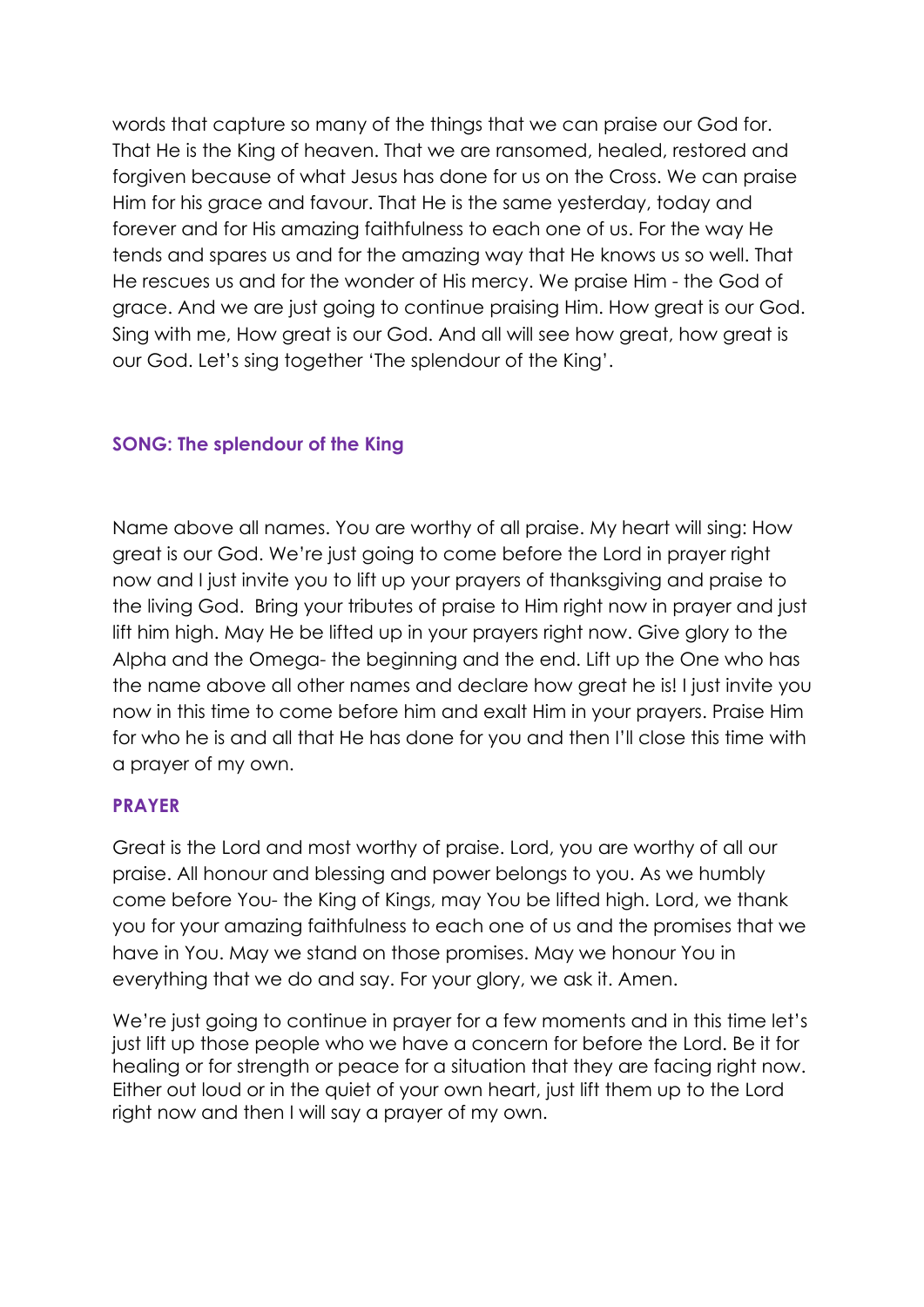### **PRAYER**

Lord, for all those we have brought before you, hear our prayer and meet their need. In your mercy we ask it and for Your glory. Amen.

As I shared earlier, we have a guest speaker today and Gavin Calver is going to be sharing from God's word. He's the son of Clive Calver whose name some of you may recognise. He has previously worked for Youth for Christ, Spring Harvest and he is currently the CEO of the Evangelical Alliance and he has recorded a message and made it available for churches to use during lockdown. I just pray that you are blessed, strengthened and challenged by it. In fact, let's just pray right now before he shares with us. Lord, open our ears to your voice and may we be obedient to your call. Lord, may the words of his mouth and the meditation of each heart be pleasing in your sight, O Lord our Rock and our Redeemer. Amen.

## **MESSAGE**

## **INTRODUCTION: THIS IS AMAZING GRACE**

I pray that God has spoken to you personally through the word this morning. We're going to share together in the Lord's Supper in a few moments and as we lead into that time, we're going to sing together the song 'This is amazing grace'.

### **SONG: This is amazing grace**

### **COMMUNION**

This is amazing grace. This is unfailing love. That You would take my place. That You would bear my cross. You laid down Your life. That I would be set free. Oh Jesus, I sing for all that You've done for me. Hallelujah! Praise Him! We began this morning by singing those wonderful words: Praise Him for his grace and favour. Praise with us the God of grace. He is a God of grace. Paul was a man who praised God for the grace and mercy that God poured out on Him. Writing to the Church at Ephesus, he declares these wonderful words: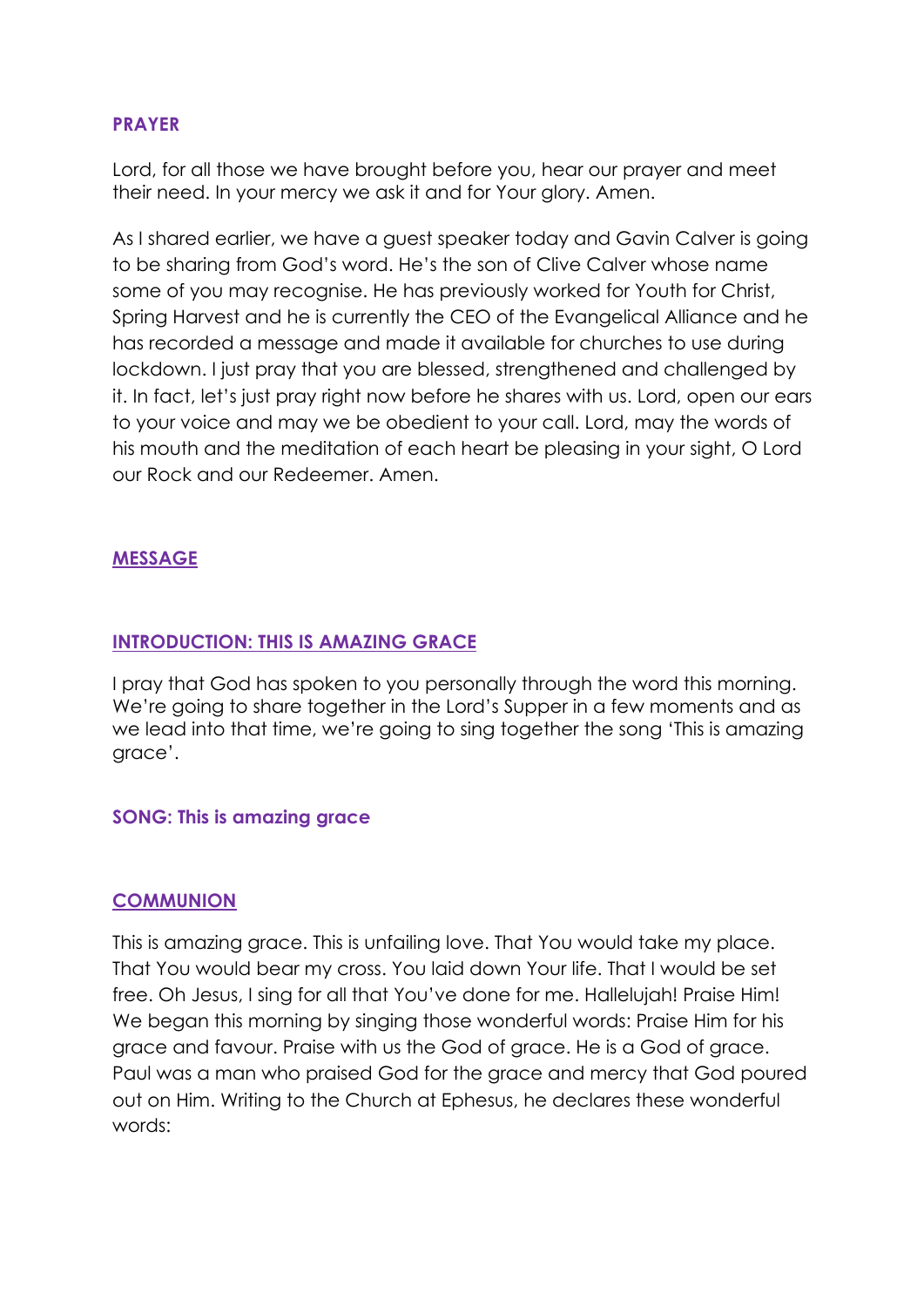But because of his great love for us, God, who is rich in mercy, made us alive with Christ even when we were dead in transgressions – it is by grace you have been saved. And God raised us up with Christ and seated us with him in the heavenly realms in Christ Jesus, in order that in the coming ages he might show the incomparable riches of his grace, expressed in his kindness to us in Christ Jesus. For it is by grace you have been saved, through faith- and this not from yourselves, it is the gift of God- not by works, so that no-one can boast. For we are God's workmanship, created in Christ Jesus to do good works, which God prepared in advance for us to do.

Praise Him! Out of his great love for us, God sent his own Son Jesus to die on that cross for you and for me. Out of the richness of his mercy, even when we were separated and spiritually dead, He made us alive with Christ and has raised us up with Christ and seated us with him in the heavenly realms in Christ Jesus, that in the ages to come He might clearly show the immeasureable and unsurpassed riches of his grace in his kindness towards us in Christ Jesus. It is all of Him! The immeasureable and unsurpassed riches of His grace! It is by that grace that we are saved. That all those who confess with their mouth that Jesus is Lord and believe in their heart that God raised him from the dead, will be saved. But we could never earn that amazing grace – the unmerited, undeserved favour of God. It is entirely of Him! It is a gift of God - God's riches at Christ's expense. As we eat the bread and we drink the cup, may we remember the amazing sacrifice that Jesus made for each one of us. That he laid down his life that we may go free. That we may declare as we sang in our first song this morning that we are ransomed, healed, restored and forgiven because of the amazing grace and the unfailing love of our gracious living God. May we, as His workmanship, His own master work, His poem, be prepared to do the good works that God has prepared for us in advance for us to do.

The Lord Jesus, on the night He was betrayed, took bread, and when He had given thanks. He broke it and said, 'This is my body, which is for you; do this in remembrance of Me.'

Let's give thanks for the bread.

Lord, as we take this bread, we remember your body and thank you Lord that You laid down your life that we may go free. Thank you Lord for the amazing sacrifice that You made on the cross for each one of us. Amen.

Let's eat with thanks.

In the same way, after supper He took the cup, saying "This cup is the new covenant in my blood; do this, whenever you drink it, in remembrance of